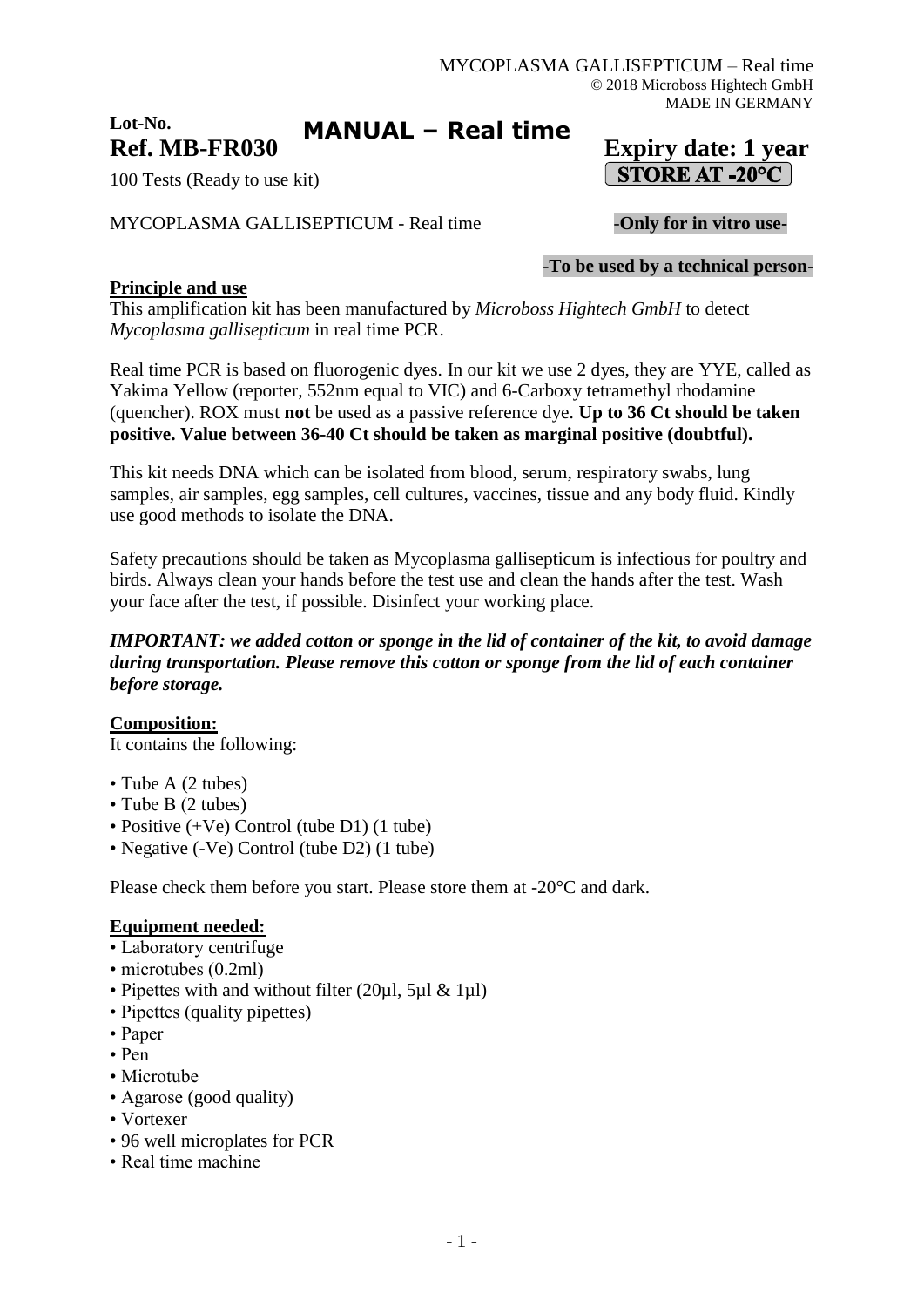# **Procedure:**

After your DNA isolation is completed. (Kindly use good quality isolation method). Please go to PCR step

# **STEP A**

1. Kindly thaw one tube of A, B, C, D1 and D2. After thawing, kindly put tubes at 4°C (as it is better). However, you can also work at room temperature (as we do in our laboratory). If not in use, store at -20°C.

2. Mark your microtubes with a sample number and with +Ve Control and –Ve Control.



3. Thaw tube A. Add 8µl of tube A to each tube. One can also use 96 microwell plate.



4. Add 10µl of B to each microtube. Avoid to touch the wall of the microtubes.



**TIP: you can mix 8µl of A + 10µl of B 8 together in one tube (it will be a total volume of 180µl for 10 reactions). From this one can take 18µl and distribute in each tube. In this way one can save the hardware and time.**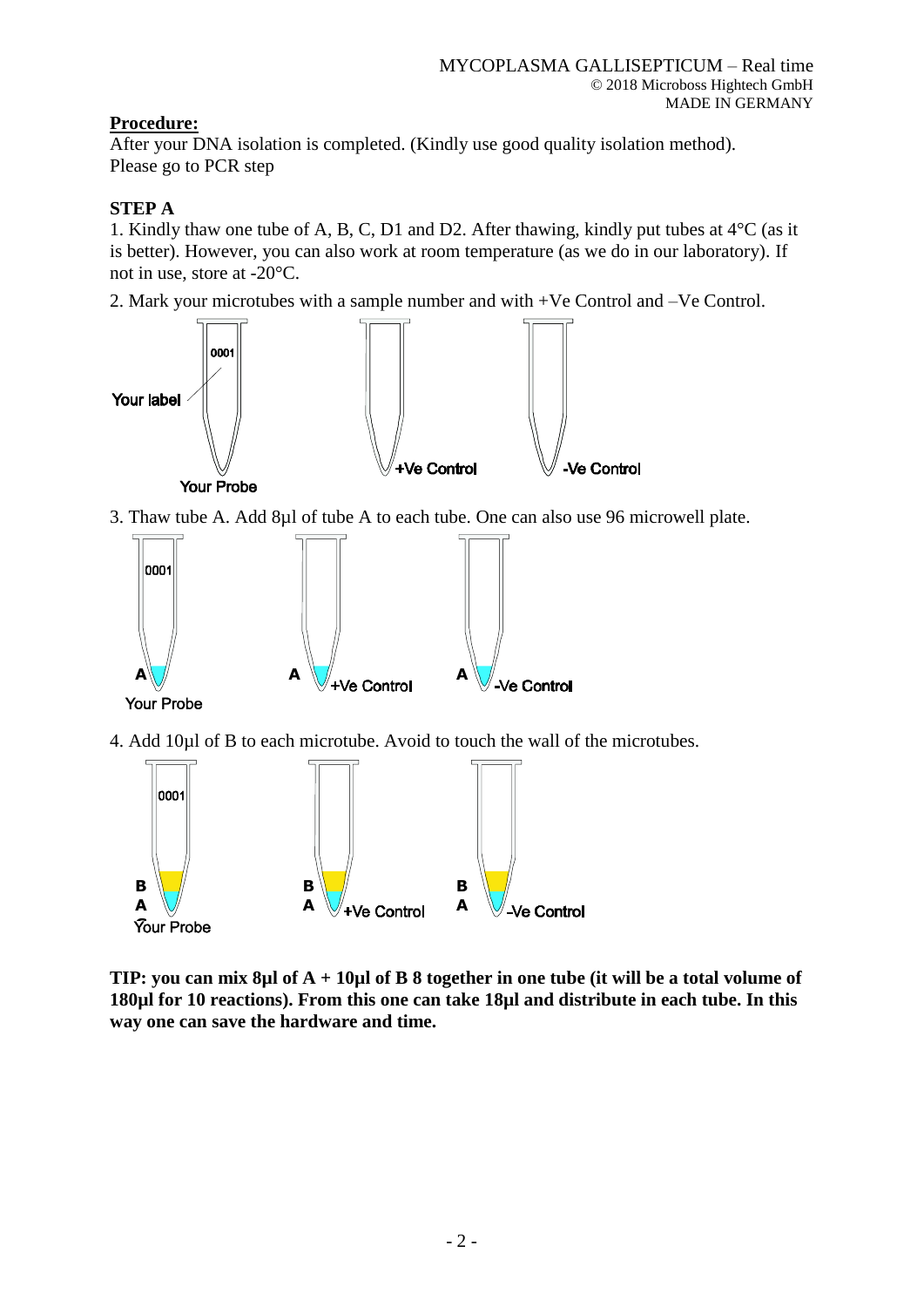5. Add 2µl of your DNA template (DNA isolated from samples) with pipette tip with filter to each microtube according to your label except +Ve and –Ve (Avoid touching the wall). **Use everytime a new pipette tip** (for each sample)! Mix it thoroughly.



6. Use new pipette tip with filter. Add  $2\mu$ l of +Ve (tube D1) to +Ve Control (avoid to touch the wall). Use a new pipette tip. Mix it.



7. Use a new pipette tip. Add 2µl of –Ve (Tube D2) to –Ve Control (avoid to touch the wall). Mix it.



8. Centrifuge all tubes for 20 sec. for 8000 rpm (this is not necessary but it is better). Run PCR now.

9. Run the program of your thermocycler as followings:

Kindly check whether you have added everything correctly as the level of the volume of each microtube must be almost the same.



**You must use reporter and quencher dye to setup your software (see FAQ) and run the following program:**